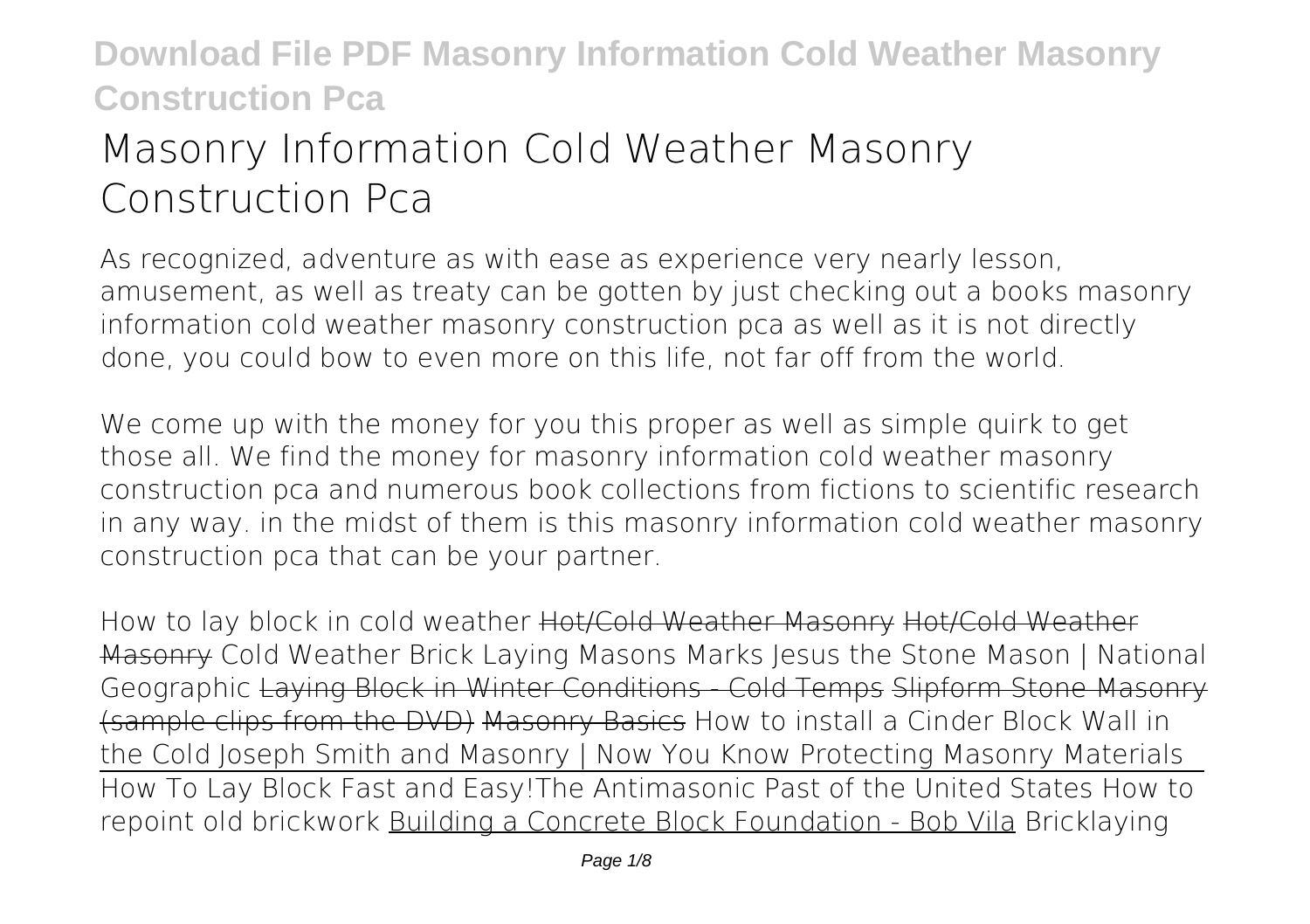*Secrets HOW TO BUILD WITH CONCRETE MASONRY 1940s PORTLAND CEMENT FILM 52754* How to raise Mason Bees!/Garden Style nw *RSMSSB JE RCC COURSE / SYLLABUS ANALYSIS / weightage for diploma \u0026 degree /RSSB JE/ Rajasthan JE* FHB Summit: Building Science Fundamentals Masonry Advisory Council Gary Porter on Cold Weather Masonry Coronavirus: The conspiracy theories spreading fake news - BBC Newsnight *Crown Bees Mason Bee Webinar - April 15 2020* **Ep. 155: Consistent Success on Public Land Mountain Bucks with Mason Martonik and Justin Mueller Masonry Information Cold Weather Masonry** Successful masonry construction can proceed despite cold temperatures by following an effective cold weather construction program. The Specification for Masonry Structures(ACI 530.1-08/ASCE 6-08/TMS 602-08) contains minimum requirements for cold weather masonry construction.When ambient temperature falls below 40°F (4.4°C), cold weather construction applies.As the

**MASONRY INFORMATION Cold Weather Masonry Construction** Mortar – Ideal temperatures for the placement and curing of masonry mortar is the range of 70°F + 10°F. In cold weather (40 degrees Fahrenheit and below) mortar materials need to be heated, otherwise the mortar is likely to exhibit slower setting times and lower early strengths.

**Cold Weather Masonry Construction** Masonry work requires special attention when working temperatures are below 40 Page 2/8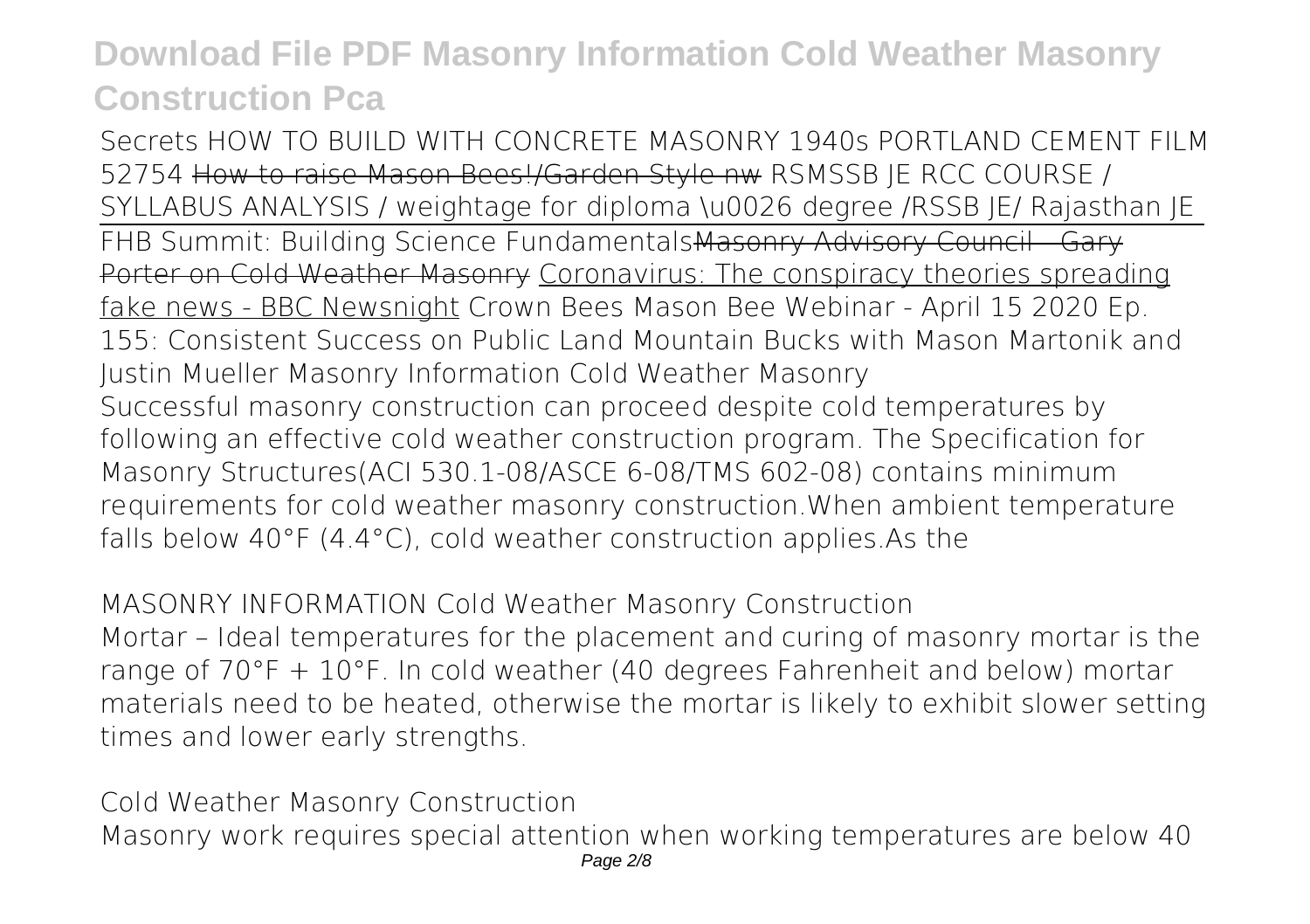F. Very cold weather changes the behavior of mortar and can lead to cracking and other problems. Masons must act promptly and follow special steps to keep masonry warm and workable.

**Cold-Weather Masonry and Mortar Tips**

The Masonry Society (TMS) in their Specification for Masonry Structures (TMS-602 Specification) provide the code specifying hot and cold weather provisions for masonry and the rick Industry Association (IA) has created a technical note #1, Hot and old Weather onstruction with this information in a table, The International uilding ode (I) and the National oncrete lock Association NMA) include a list of required cold and hot weather construction pro- visions for masonry.

### **Cold Weather Masonry**

Cold Weather Masonry From my experience as a mason contractor, working through many winters with enclosed scaffoldings, the wind was always a great unknown! When you enclose a scaffolding with reinforced poly, you are basically building a temporary structure that will be exposed to all the wind that the completed building is designed to handle.

### **Cold Weather Masonry**

Read PDF Masonry Information Cold Weather Masonry Construction Pca mortar/grout ingredients are heated and new masonry construction is protected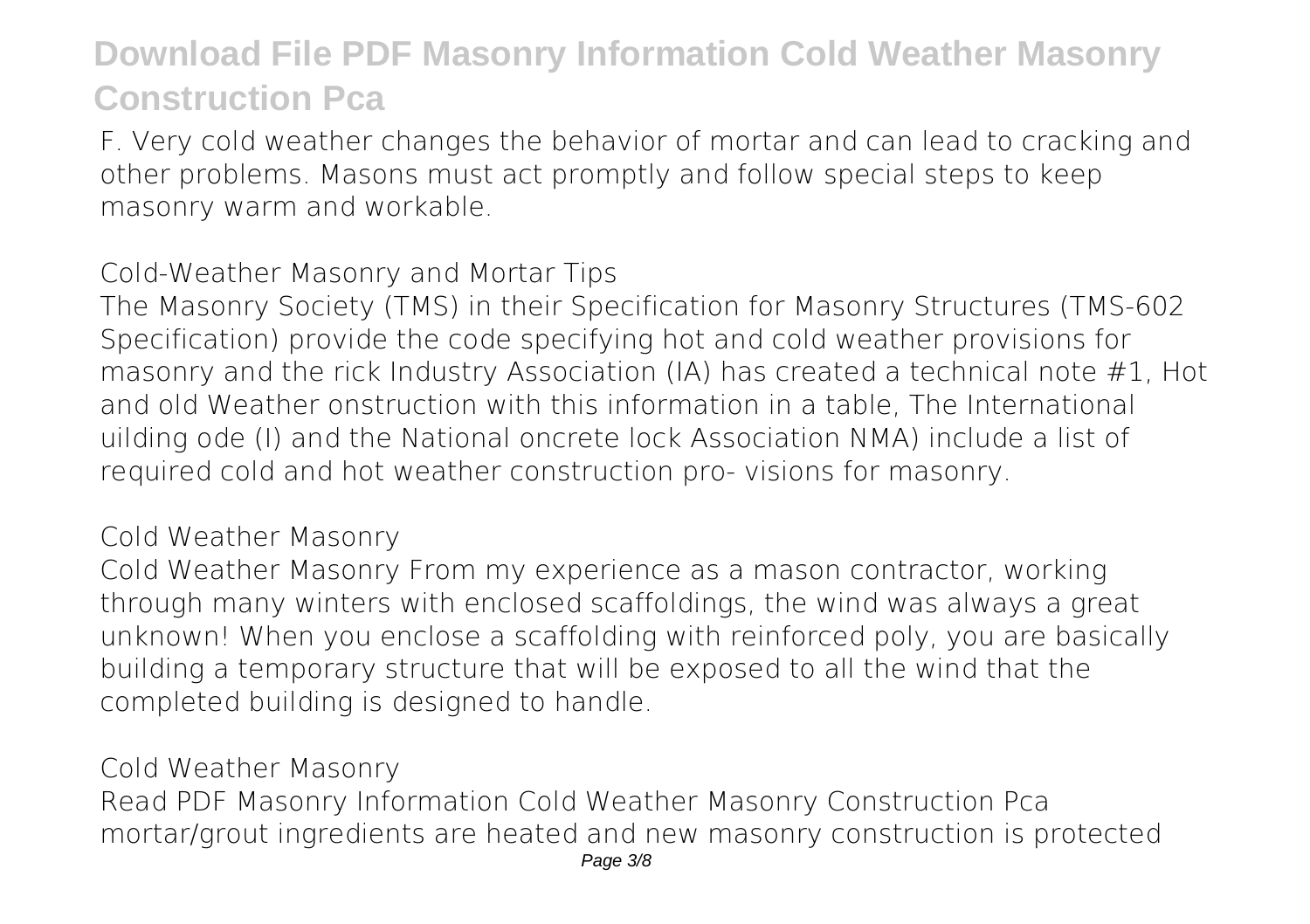from freezing ambient temperatures. Cold weather masonry construction is defined when ambient air temperature is below 40ºF. Reference: Recommended Construction Practices & Protection ...

**Masonry Information Cold Weather Masonry Construction Pca** However, cold weather masonry construction may proceed at temperatures below freezing provided the mortar and grout ingredients are heated and, as the ambient temperature decreases, the masonry unit and the structure are maintained above freezing during the early hours after construction.

#### **Hot & Cold Weather Masonry**

A cold weather masonry construction and protection plan must be provided as a project submittal if job site temperatures are anticipated to drop below 40 ° F at any time during the masonry installation. With unanticipated delays, even a job that was supposed to be completed prior to Fall can easily slip below this target temperature.

### **Cold Weather Masonry Construction**

INTRODUCTION. Successful cold weather masonry construction requires knowledge of code requirements and planning capabilities, along with the capacity to be flexible and innovative. The code provides prescriptive requirements that must be met when the ambient air temperature is below 40oF. The requirements are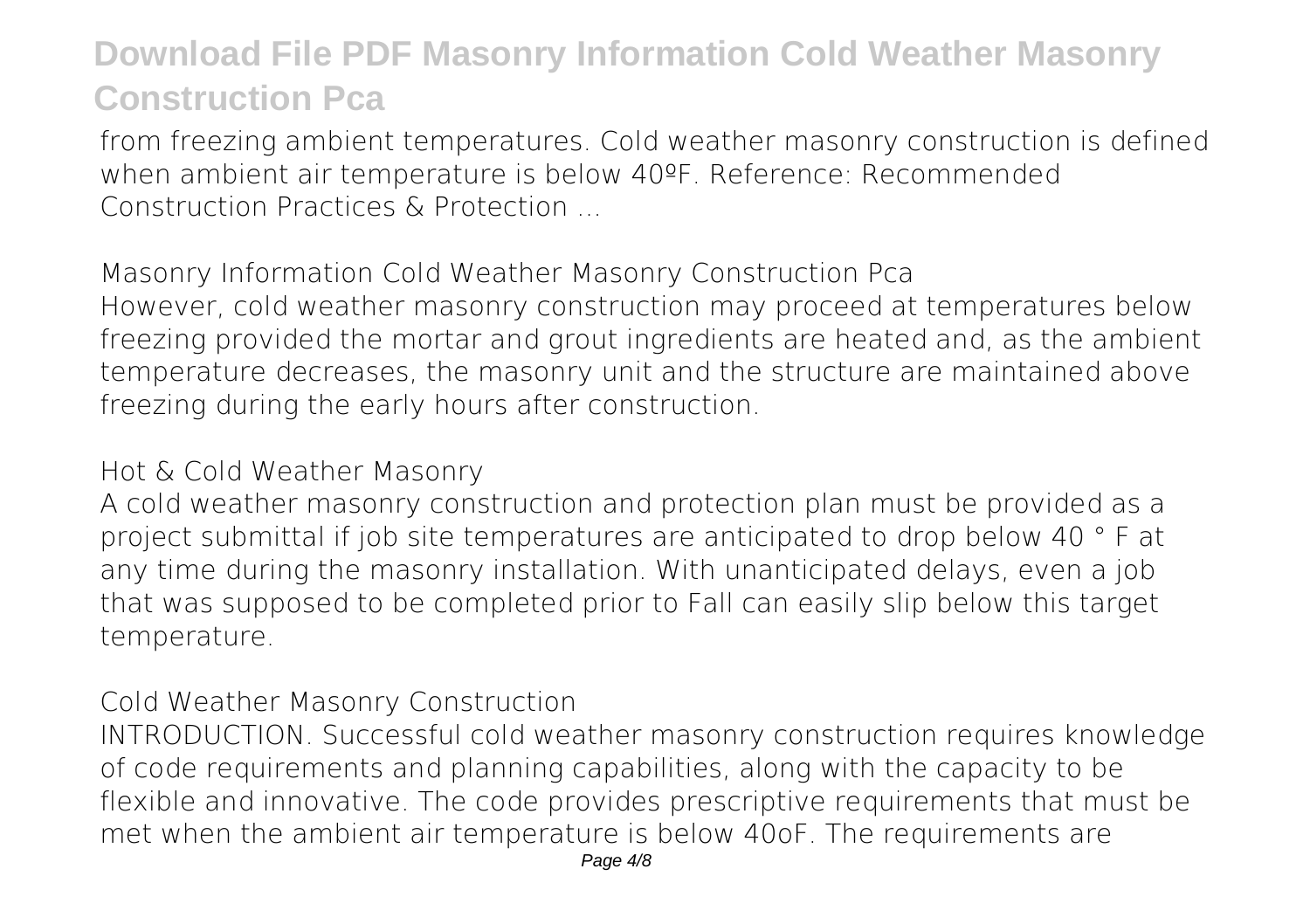grouped within temperature ranges, and while the provisions are prescriptive in nature, there is also considerable latitude given to the contractor to use.

**Cold Weather Masonry Construction | International Masonry ...** When the ambient temperature falls below 40°F (4.4°C) during construction, or mean daily temperature is predicted to fall below 40°F (4.4°C) during the first 24 hours following construction of ungrouted masonry, or the minimum daily temperature is predicted to fall below 40°F (4.4°C) during the first 48 hours for grouted masonry, Specification for Masonry Structures (ref. 3) requires specific construction and protection procedures to be implemented as summarized in Tables 1a and 1b.

**ALL-WEATHER CONCRETE MASONRY CONSTRUCTION - NCMA** According to the Masonry Standards Joint Committee (MSJC) Code and Specification Quality Assurance section and the International Building Code 2003 Chapter 21, when temperatures fall below this magic number - at which time hydration of cement slows or even stops - it signals the point to implement a cold weather masonry construction plan.

**Cold Weather Masonry Construction - Mason Contractors** Cold weather es protection during and upon completion of masonry construction. Protection requirements vary from simple windbreaks to complicated enclosures Page 5/8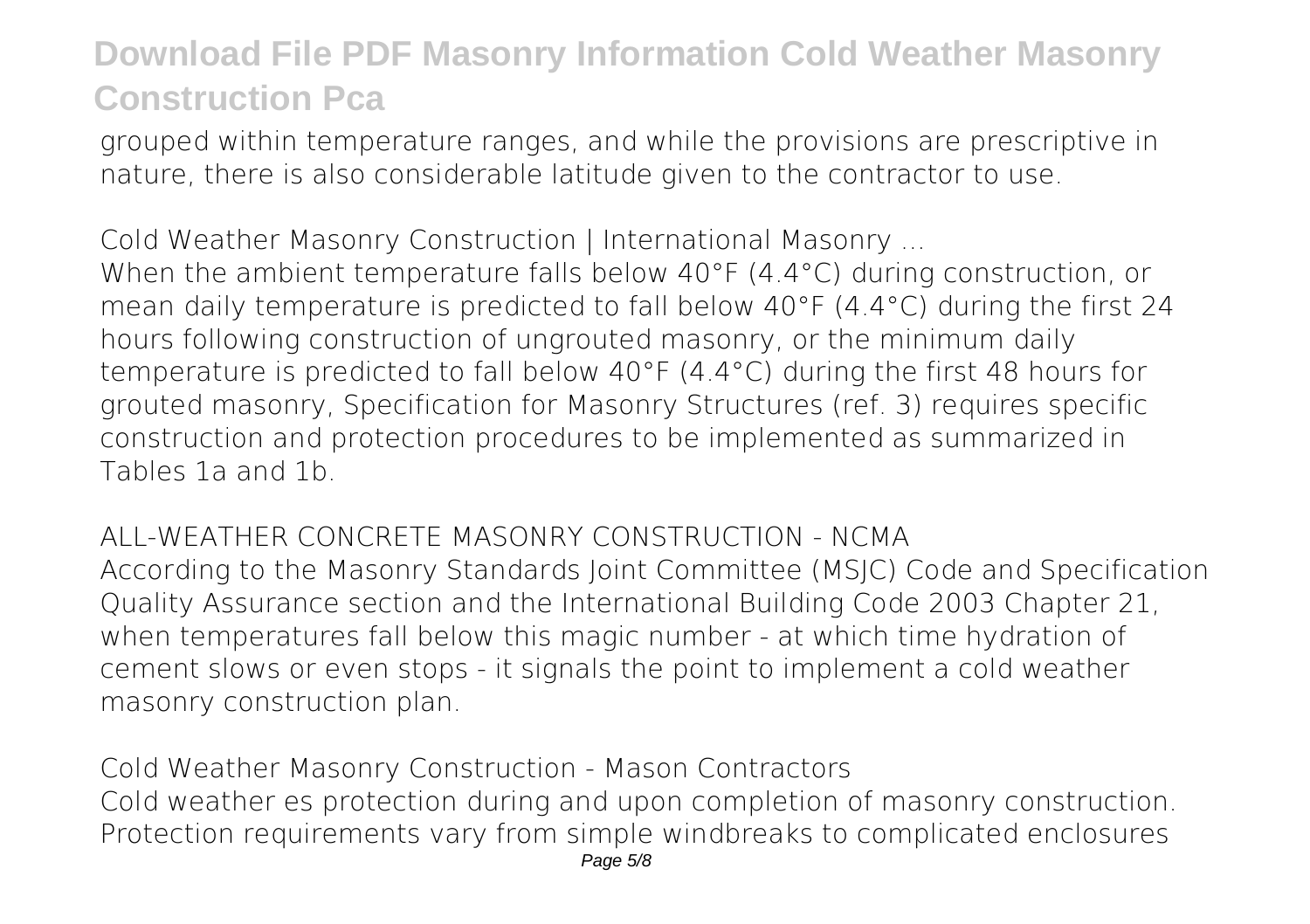that may completely cover the entire building. During construction, protection requirements are determined as indicated in Table 1 based on the current air temperature.

**Cold Weather Construction - Canada Masonry Design Centre** A cold weather masonry construction and protection plan must be provided as a project submittal if job site temperatures are anticipated to drop below 40oF at any time during the masonry installation. With unanticipated delays, even a job that was supposed to be completed prior to Fall can easily slip below this target temperature.

**Cold Weather Masonry Construction**

Gain insight into appropriate measures for cold weather masonry construction, including code requirements and common industry practices. In addition to helpful tips to plan for winter construction, you will learn how to address problems that may arise, and how to interpret and correctly apply code provisions.

### **Webinar | Cold Weather Masonry Construction**

As a general rule, masonry should not be placed if the temperature is 40 degrees and falling or less than 32 degrees and rising. Also, masonry must be protected from freezing for a minimum of 48 hours after it is laid. Mortar should be placed while at a temperature between 70 – 120 degrees.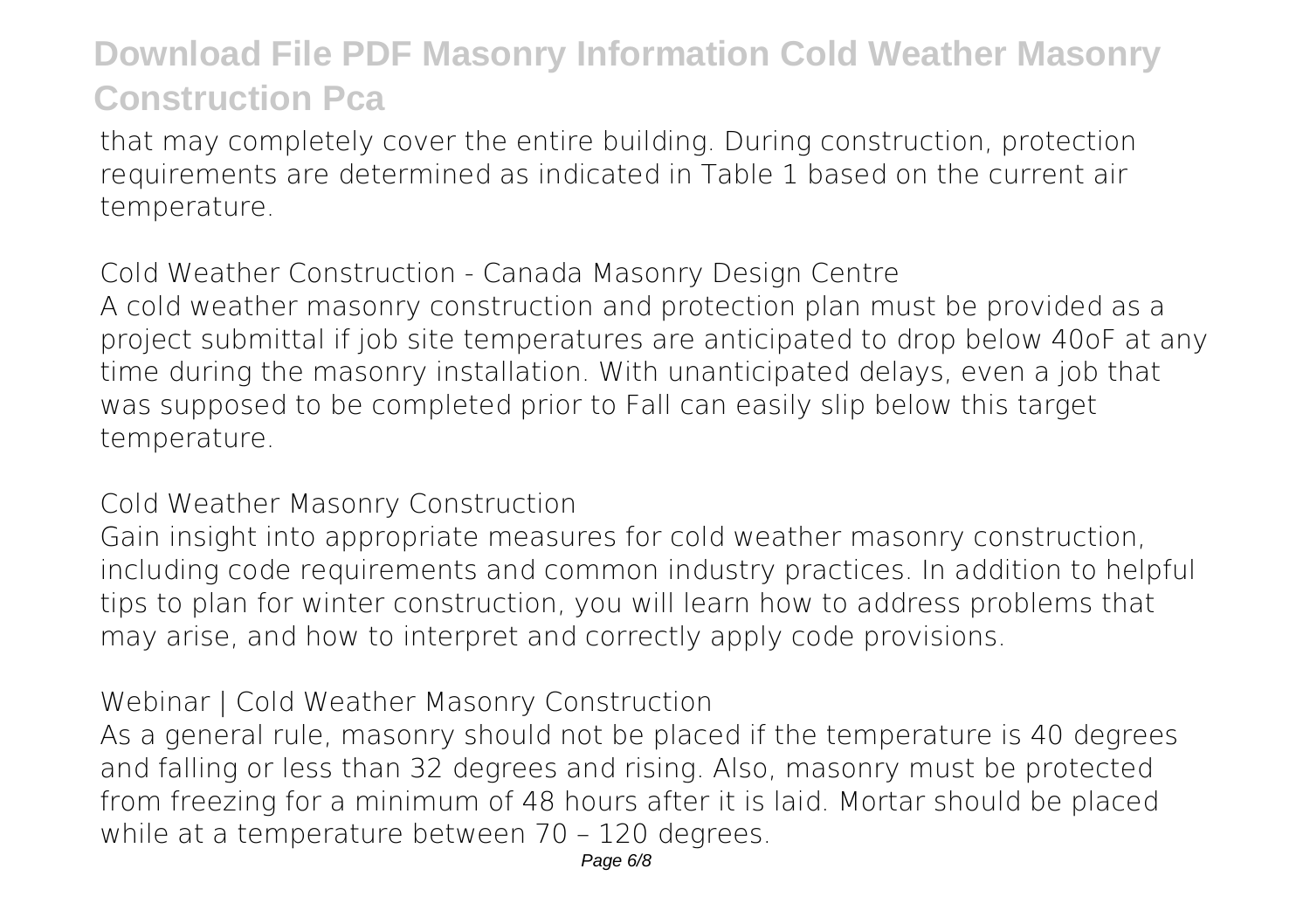**Masonry Cold Weather Protection - ConstructionMentor.net** The partner will doing how you will acquire the masonry information cold weather masonry construction pca. However, the collection in soft file will be with easy to door every time. You can bow to it into the gadget or computer unit. So, you can mood for that reason simple to overcome what call as good reading experience.

**Masonry Information Cold Weather Masonry Construction Pca** Masonry work requires special attention when working temperatures are below 40 degrees Fahrenheit. Learn the different handling, brick-laying, and curing techniques required in cold-weather situations. Also learn about the various products that can make the work easier, including accelerators and admixtures.

**Information on Brick Masonry Construction**

ParsCo cold weather construction tips for concrete and masonry work – Hot And Cold Weather Masonry Construction Spraying with modest amounts of clean water is another option, although they certainly don't want to be soaked. More water is required for the latter purpose than for the hydration reaction.